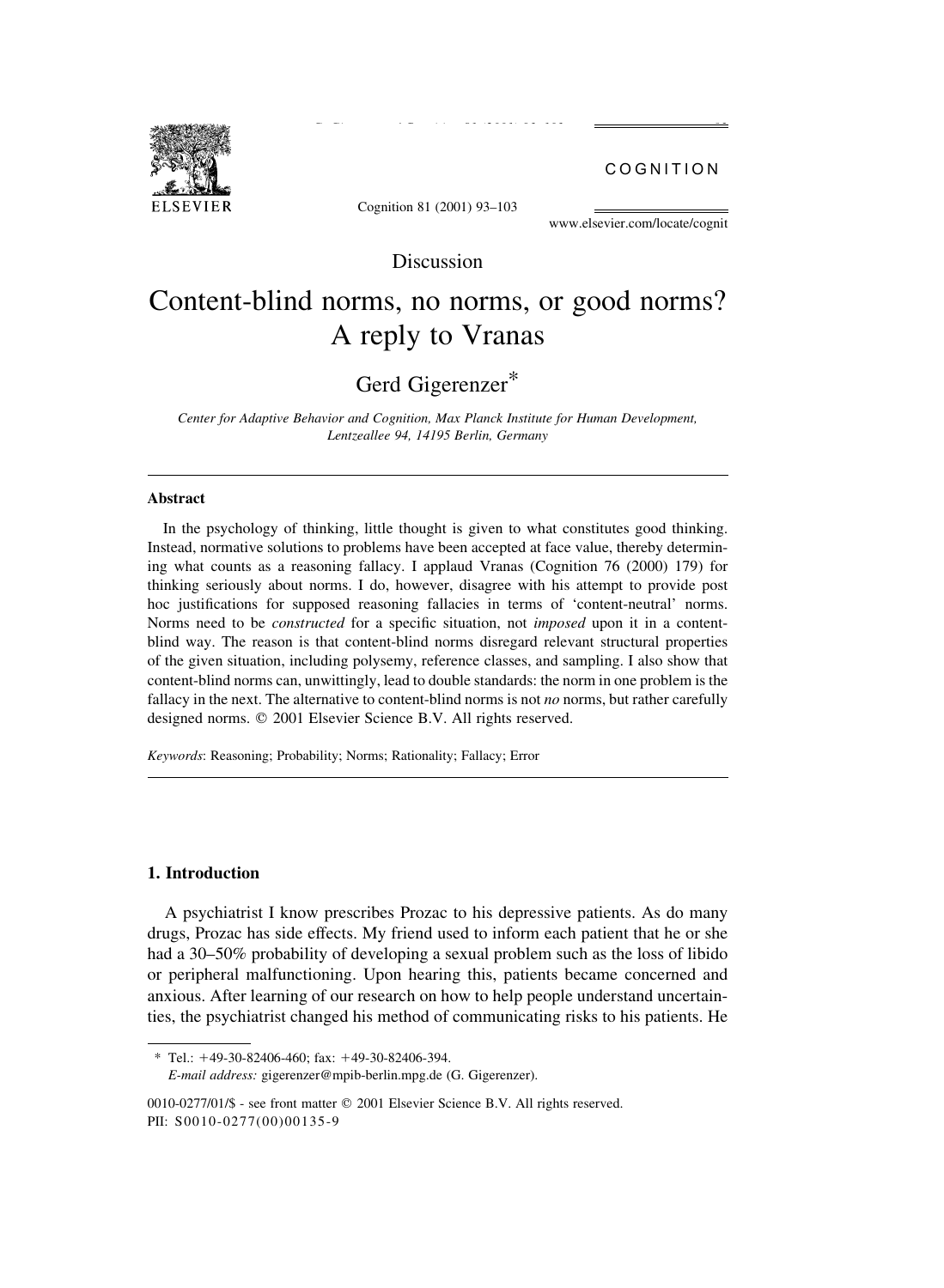now told them that out of every ten patients to whom he prescribes Prozac, three to five experience a sexual problem. Mathematically, these two ways of communicating risks seem to be identical; psychologically, however, they are very different. Patients informed in terms of frequencies rather than probabilities were less anxious about taking Prozac. Only then did the psychiatrist realize that he had never asked what it was the patients understood by a '30-50% probability of a sexual problem'. It turned out that many of them had thought that something would go wrong in 30– 50% of their sexual encounters. For years, my friend had simply not noticed that what he intended to communicate was not what his patients understood.

The original statement ('you have a 30–50% probability of developing a sexual problem') specifies a *single-event probability*, expressed as a percentage. By definition, however, single-event probabilities leave the reference class unclear. Does the percentage refer to a class of people (e.g. `my patients who take Prozac'), to a class of events (e.g. `my sexual encounters'), or to some other class? The psychiatrist thought of his patients, whereas his patients thought of their sexual encounters  $-\frac{1}{2}$ everyone from his or her own point of view. In contrast, frequencies such as 'three out of ten patients' specify the reference class, thus reducing potential miscommunication.

#### 2. Content-blind norms

Vranas (2000) says that he sees ªno obvious way in which a subjectivist concept of probability is problematicº. The subjectivist concept allows probabilities of single events. The Prozac example illustrates one problem with statements about the probability of single events: a reference class is not specified. People who think in terms of concrete cases will fill a class in, consciously or unconsciously, from their own perspective. The example also indicates that when reference classes differ, singleevent probabilities and frequencies may be systematically different. To construct a norm requires analyzing the situation first, including how people construct reference classes when making judgments. In the psychology of thinking, judgment, and decision making, however, norms are rarely constructed for the problem at hand. Rather, they tend to be imposed without even looking at the content of the reasoning problem. I have called these content-blind norms (Gigerenzer, 1996).

The existence and nature of a unique 'correct' or 'normative' answer to a reasoning problem has often been assumed in heuristics-and-biases research uncritically. With this assessment and the need to think about norms, Vranas and I agree. Nevertheless, Vranas tries, post hoc, to rescue the `normative' answers from my critique. His defense is that norms are, in his words, "*content-neutral*: they apply to every problem, and thus also to the Linda problemº. (I will get to the Linda problem soon.) He uses the term content-neutral as I use the term content-blind. His examples of general, neutral norms include the conjunction rule, transitivity, and maximizing expected utility. In my view, however, a rule is not a norm per se, that is, it does not apply to every problem. A norm relates to a specific class of situations, and it needs to be constructed and justified for these situations.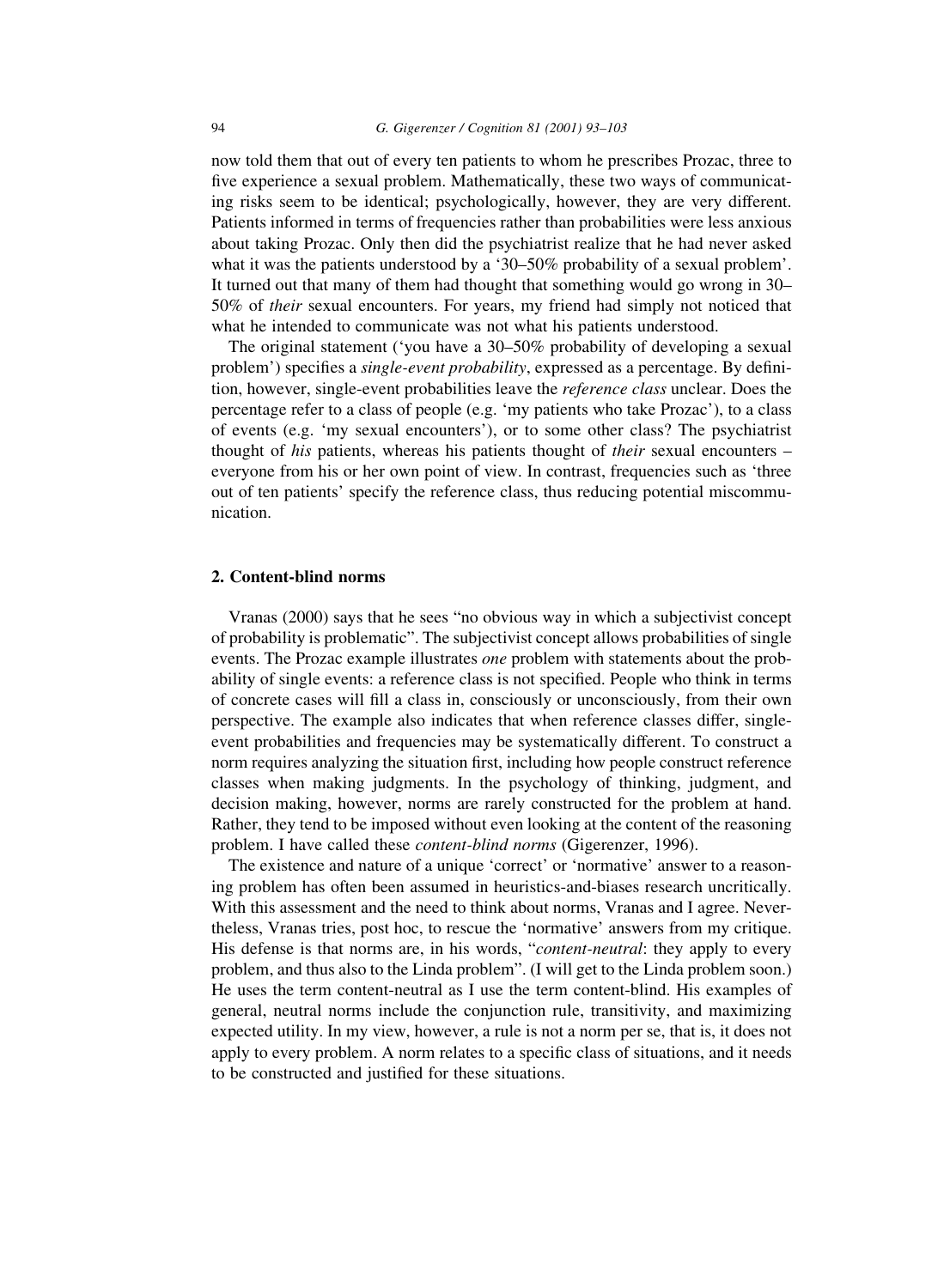Content-blind norms are of legitimate use within a formal system, such as for defining subjective probabilities in terms of certain rules like additivity. However, when we go beyond a formal system and want to find the best judgment or choice concerning a situation in the real world of human affairs, we have to construct norms for this situation, taking its characteristic structure and goals into account. In the real world, including the small world of textbook problems, the normative response depends on what we know or assume about the situation. The use of contentblind norms, in contrast, assumes that one does not have to take the situation into account.

## 3. What's wrong with content-blind norms?

Vranas asked me to explain what is wrong with content-blind justifications of probabilistic norms. I am glad to do this. With no aspiration to an exhaustive treatment, I discuss four classes of problems: polysemy, reference classes, sampling, and other structural assumptions about the situation.

## 3.1. Polysemy: not all probabilities are mathematical probabilities

The most elementary point is that words in everyday English are not the same as terms in formal logic and probability theory. For instance, the English words `probable', 'and', 'or', and 'if  $\ldots$  then' are not the same as mathematical probability, the logical AND, the logical OR, and the material conditional. Nevertheless, several alleged cognitive illusions are based on this confusion. In these cases, a reasoning problem is constructed as follows: (a) start with a rule of formal logic or probability; (b) replace the logical terms with terms in everyday English; and (c) add content but consider it of no normative relevance. Then it is assumed that rational reasoning consists of simply reversing this sequence. That is, the participants should not pay attention to the content of the problem, only to its everyday English terms such as `and' and `probable', and replace these with logical terms to derive the `correct' answer. With that kind of rational reasoning, a person would not understand the difference between the two statements: 'Jack and Joan got married *and* they had a baby' and 'Jack and Joan had a baby *and* they got married'. By interpreting the 'and' as a logical AND, the two sentences appear to have the same meaning. However, the term 'and' is polysemous, that is, it has *several legitimate meanings*: it can mean a temporal sequence, a causal connection, or even something else. Humans can quickly infer from the content of the sentence or from the social situation which of several meanings is meant, and this content-sensitive inference reflects a form of intelligence that no computer program has mastered so far. First-order logic, in contrast, is quite simple.

Is polysemy a problem in cognitive illusions? Consider the Linda problem. Participants are given a description of a person, Linda. The description is constructed to make Linda appear to be a feminist (but not a bank teller). After reading the description, participants are asked whether it is *more probable* that Linda is 'a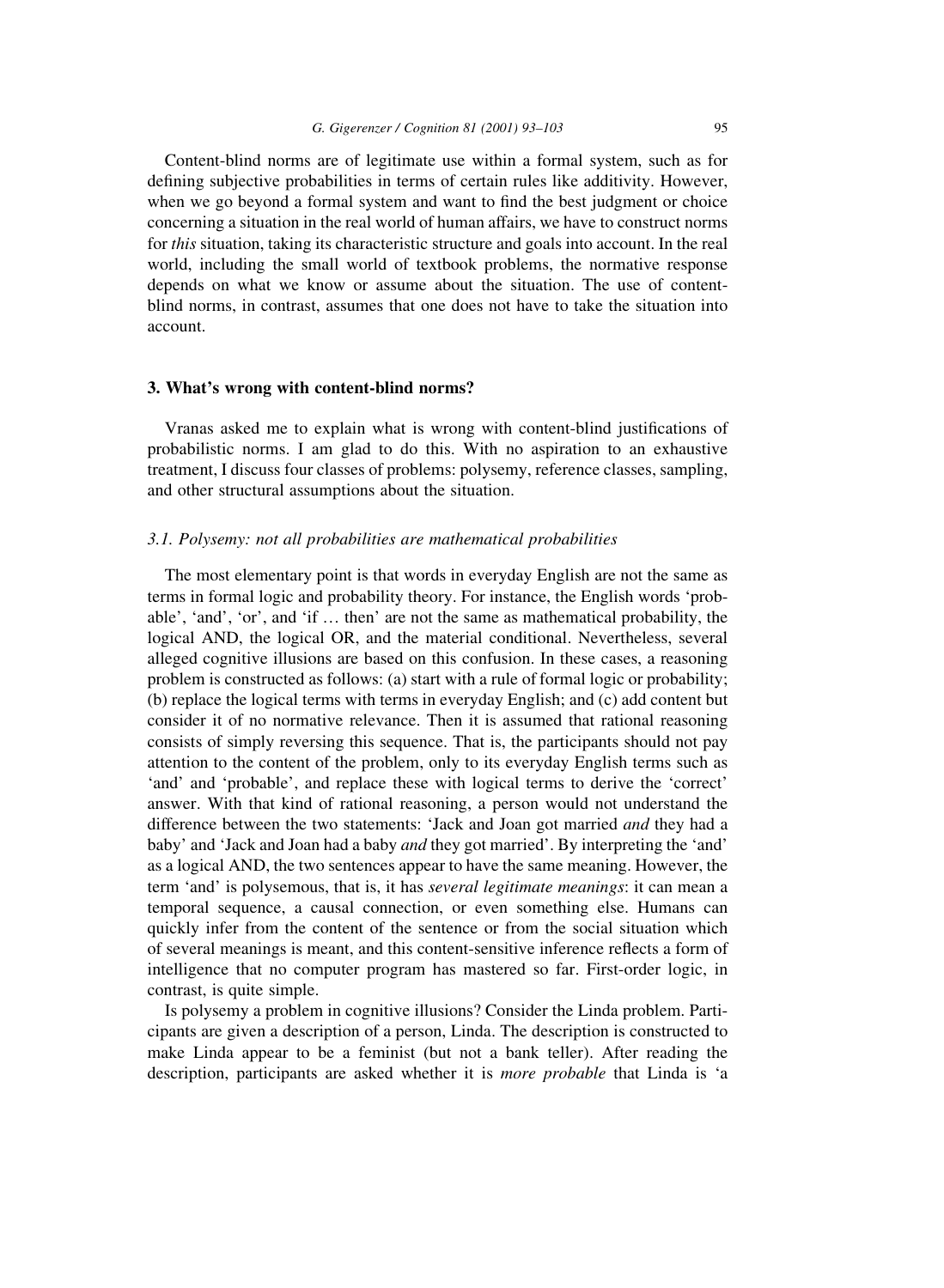bank teller' or 'a bank teller *and* is active in the feminist movement'. What, if any, is the normative answer to this problem?

Vranas, following Tversky and Kahneman (1983), subscribes to the ideal of a content-blind norm. In this view, a rational person should pay attention to only two words, the English terms 'probable' and 'and', and forget the content, including the description of Linda. Then she should replace these everyday terms with logical terms, here, mathematical probability and AND, and come to the conclusion that a conjunction of two propositions cannot be more probable than one of the propositions. She should, in this scenario, answer that it is more likely that Linda is a bank teller. Here we see a content-blind norm in action.

Is there a problem? Yes, polysemy. If one looks in the Oxford English Dictionary, or similar dictionaries, one finds that the natural language term 'probable' has multiple meanings (polysemy). Only a few of these are applicable in mathematical probability, whereas others relate to non-mathematical meanings such as plausibility, credibility, typicality, and the existence of evidence. The cover story of the Linda problem invites one to assume non-mathematical meanings of `probable', since otherwise the description of Linda would be pointless. A person with social intelligence might infer that the experimenter would not have made her read this description if it were of no relevance. Grice's theory of conversational maxims, such as relevance, describes these social inference processes that can decode polysemy (Hilton, 1995). Here, content-blind norms are confronted with social intelligence.

This polysemy argument is testable. First, one can eliminate the polysemy of the term `probable' by asking participants a frequency question: `Think of 100 women like Linda. How many are bank tellers? How many are bank tellers and are active in the feminist movement?<sup>1</sup> This elimination of polysemy makes the 'conjunction fallacy' largely disappear  $-$  from some 80% with probability judgments to 0-20% with frequency judgments (Fiedler, 1988; Hertwig & Gigerenzer, 1999). Another way to find out how people understand the word 'probable' is to ask them to paraphrase the Linda task to another person. Those instructed to make probability judgments used predominantly non-mathematical paraphrasings, such as `plausible' and 'conceivable', whereas those asked to estimate frequencies used predominantly mathematical terms (Hertwig & Gigerenzer, 1999).

To summarize, English language terms such as `probable' and `and' are polysemous, they legitimately have several meanings, and only one of these has to do with mathematical probability. A content-blind norm that imposes one and only one meaning on a phrase, independent of content, is a poor guideline for intelligent behavior. Conversational norms do not conflict with statistical norms, in spite of the way Vranas sees the situation; rather they precede them, providing clues for deciding whether or not the problem is about statistical reasoning in the first place.

The `conjunction fallacy' in the Linda problem is not a reasoning fallacy. People do well understand the relation between a set and a subset. This has been known for a long time, but psychology has a short memory. Inhelder and Piaget (1969) studied

<sup>&</sup>lt;sup>1</sup> Note that a frequency question reduces the polysemy of the term 'probable' but not that of the term `and'.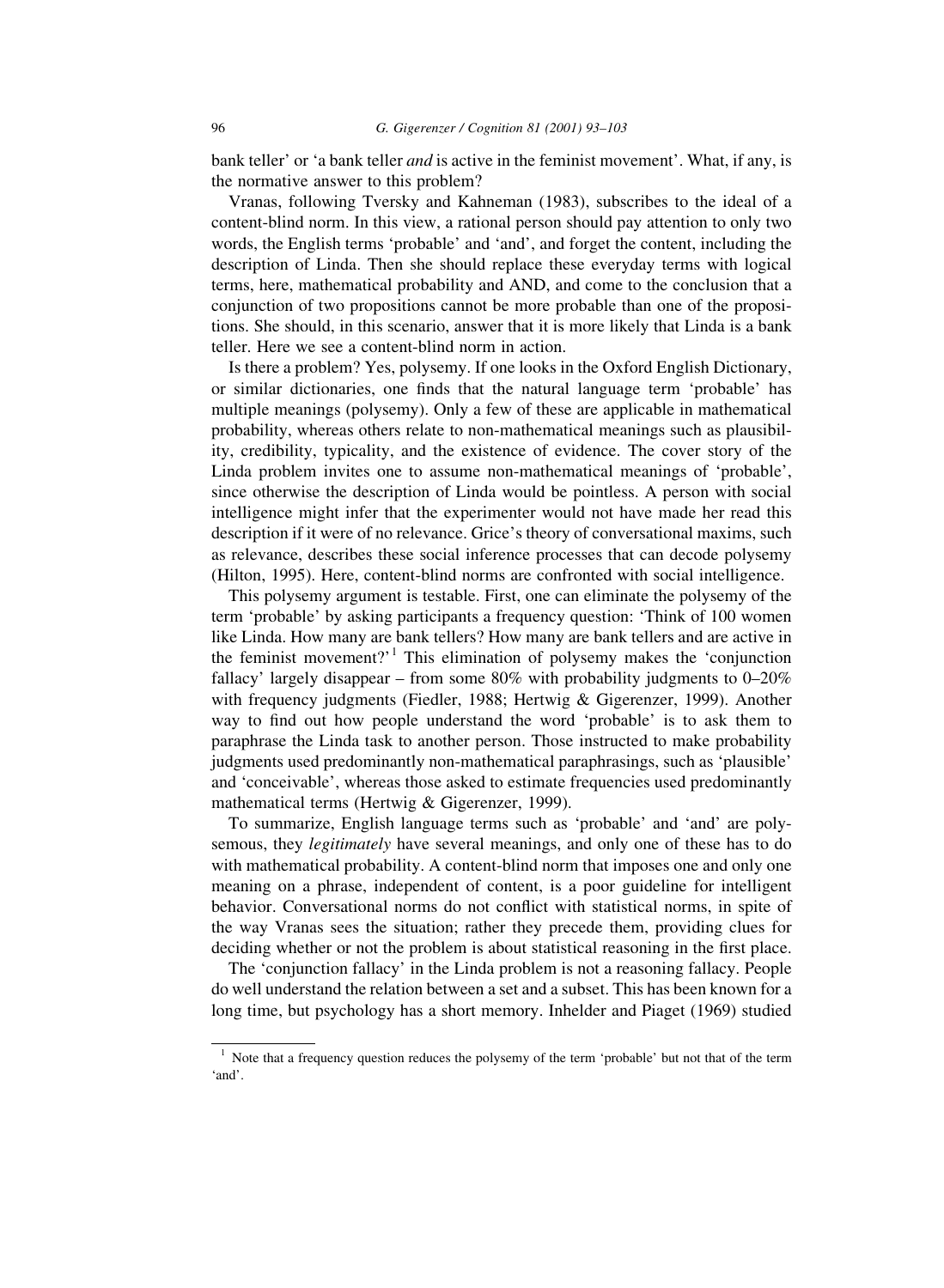conjunction problems. They showed children a box containing wooden beads; most of them were brown, but a few were white. Then they asked the children `Are there more wooden beads or more brown beads in this box?' By the age of 8 years, a majority of the children responded that there were more wooden beads, indicating that they understood conjunctions (class inclusions). Note that Inhelder and Piaget asked children for judgments of frequency ('Are there more...').

#### 3.2. Reference classes

Now I will turn to situations in which polysemy is not a problem, that is, where people realize that their task is to judge mathematical probabilities. The Prozac story illustrated that single-event probabilities can be interpreted by different people in different ways, because, by definition, no reference class is specified. I will now show how this can lead to systematic differences between judgments of probabilities and relative frequencies.

Following the revival of subjective probabilities in the second half of the 20th century, probation officers have been asked to estimate the probability that an offender, say Mr Jones, will commit another violent act if given parole. This is a single-event judgment. Slovic, Monahan, and MacGregor (2000) gave members of the American Academy of Psychiatry and Law actual cases of violent patients described in one-page abstracts of Discharge Summaries. One group was asked to judge the probability that Mr Jones will commit a violent act, and the other group to judge how many, among 100 people like Mr Jones, will commit a violent act. The probability judgments were systematically higher than the frequency judgments. For instance, if the probability of a violent act was around 0.30, the relative frequency was around 20 out of 100. The same effect has been demonstrated experimentally by Gigerenzer, Hoffrage, and Kleinbölting (1991).

As in the Prozac case, a discrepancy between single-event probabilities and frequencies need not be equated with a reasoning fallacy, because single-event probabilities can be interpreted in different ways. For instance, one way to construct a reference class is: `If Mr Jones is on weekend release 100 times, how often would he commit a crime?' Or one can think of a class of men: `If there are 100 men like Mr Jones out on one weekend, how many of them would commit a crime?' The resulting probabilities need not be the same.<sup>2</sup>

To summarize, the Prozac and probation examples illustrate one reason why statements about single events and frequencies can systematically differ: singleevent judgments do not specify, by definition, a reference class. PMM theory (Gigerenzer et al., 1991) models how probability and frequency tasks elicit different reference classes, which are part of different probabilistic mental models. PMM theory predicts when probabilities should or should not match frequencies, and this has consequences for when we should or should not expect calibration or under/overconfidence. One can see that psychology can actually be relevant to the

<sup>&</sup>lt;sup>2</sup> Slovic et al. (2000) try to explain this discrepancy by the "frightening images evoked by the frequency format" (p. 290), that is, by images of harmful attacks.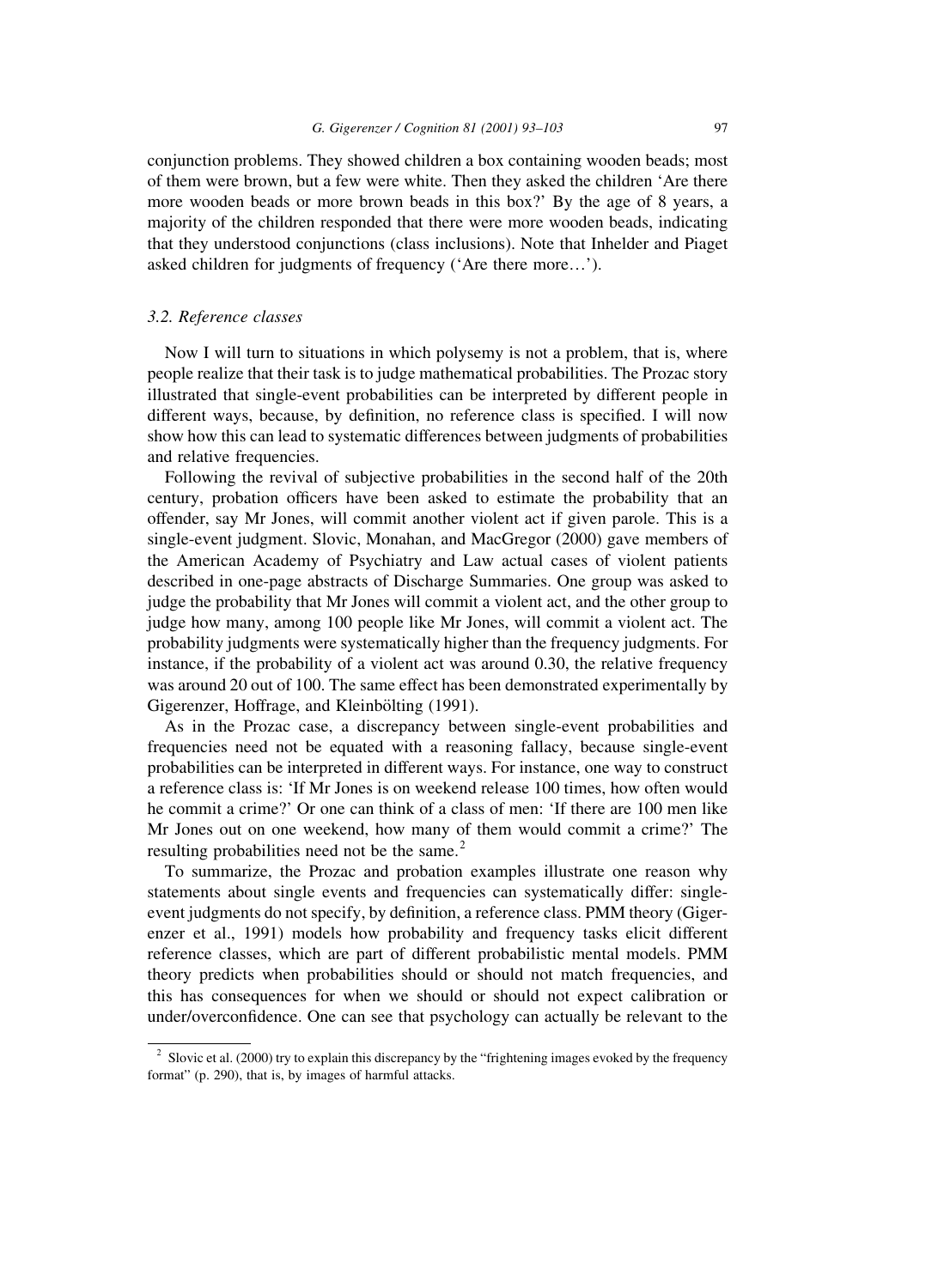construction of norms. Reference classes are a second reason why norms need to be constructed for specific situations rather than imposed in a content-blind way.

## 3.3. Sampling

The concept of a reference class helps illustrate my third point: the sampling of stimuli from a class is crucial to normative claims. For instance, a person who is asked whether New York or Rome is further south might use temperature as a cue to make an inference. Since Rome has a higher average temperature, she might guess that Rome is also further south. But temperature is not a perfect cue, and Rome and New York were selected because they are among the few metropolises for which the cue leads to a wrong prediction. When experimenters sample selectively for such pairs, participants will make a disproportionately large number of mistakes, resulting in what has been called the 'overconfidence bias'. Again, zero-overconfidence or perfect calibration cannot be imposed as the norm in all situations, independent of the kind of sampling used. Is selective sampling a problem for cognitive illusions?

Vranas (2000) assumes not: "experimenters are typically careful to (e.g.) stipulate random sampling". This is news to me. Consider research on the overconfidence bias in general knowledge. Before we (Gigerenzer et al., 1991) drew attention to the sampling process, there was, to the best of my knowledge, no single study that used random sampling from a defined class of problems. Rather, experimenters just somehow selected the questions. Moreover, even after we showed that PMM theory can predict how selective versus random sampling can make overconfidence disappear, appear, or even invert (depending on a second variable: single-event versus frequency judgments), many of my colleagues went on for years claiming that sampling would play no role. For instance, the *Journal of Behavioral Decision* Making, 1997, Vol. 10, No. 3, and Organizational Behavior and Human Decision Processes, 1996, Vol. 65, No. 5, devoted entire issues to calibration and overconfidence, where the commentaries persisted in claiming that random sampling would not affect overconfidence bias. However, Juslin, Winman, and Olssen (2000) recently analyzed 130 studies with and without random sampling to see what the evidence really is. They showed that overconfidence bias indeed disappears across all 35 studies with random sampling and that this result cannot be explained away by a hard-easy effect, as had been claimed.

The disappearance of a cognitive illusion that was and still is presented as a robust fact also speaks to another point. What Vranas calls the "empirical disagreement" is larger than it at first appears. Vranas, following Kahneman and Tversky (1996), tries to play down its size. However, overconfidence bias is not the only 'cognitive illusion' that depends on the method of sampling used (Fiedler, 1996; Gigerenzer, Hell, & Blank, 1988). To summarize, sampling is a third reason for analyzing the actual situation before constructing a norm.

#### 3.4. Other structural properties

I have singled out polysemy, reference classes, and sampling because these features of reasoning problems directly concern the interpretation of single-event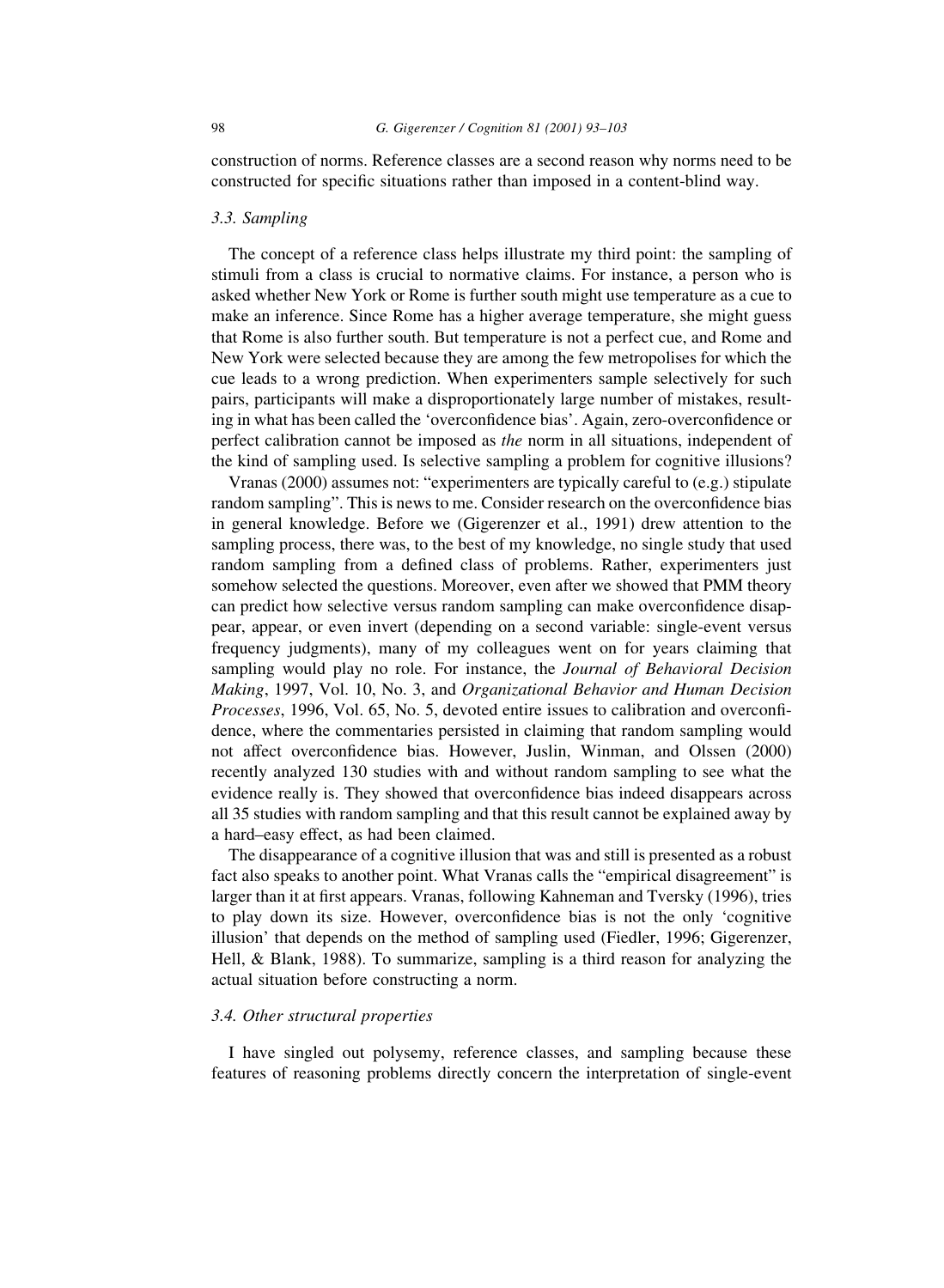probabilities. However, there are other structural properties and assumptions that can be relevant to constructing a norm. I illustrate this point briefly with three Bayesian-type problems.

#### 3.4.1. The cab problem

Participants have to estimate the probability that a cab involved in a hit-and-run accident was from the Blue company, given that a witness testified 'blue'. Tversky and Kahneman (1980) assumed that the cab problem has one `correct' (or `normative') answer, a probability of 0.41, which can be arrived at by inserting the base rate, hit rate, and false alarm rate given into Bayes' rule. The content of the problem  $-$  such as what we know about the psychology of witness testimony  $-$  was assumed to be of no relevance to deriving the normative answer. In contrast, Birnbaum (1983) analyzed the hit-and-run situation described in the cab problem. He showed that the normative answer depends on what the witness knew about the base rates of cabs, and which strategy the witness used to set his decision criterion (in the sense of signal detection theory). Depending on what assumptions one makes about these features (which are missing in the original problem), the normative answers vary between 0.2 and 0.8. Note that the witness's knowledge and strategies are crucial to the normative analysis of the cab problem. If the content of the problem is different, for example were the data not produced by a human witness but by a mechanical device, then witness strategies and shifting criteria would play no role in a normative analysis.

## 3.4.2. The engineer-lawyer problem

Participants have to estimate the probability that a person is an engineer rather than a lawyer, given a written description of that person. This problem is an instance of a second type of Bayesian problem, in which the hit rate and false alarm rate are not given, but participants need to infer these from the situation. Tversky and Kahneman (1973) again introduced a content-blind norm. In contrast, Mueser, Cowan, and Mueser (1999) applied a generalized signal detection analysis to model the way participants infer the signal-to-noise ratio from what they assume about the task. Mueser and his colleagues showed that a context-sensitive Bayesian analysis leads to normative answers that differ from the one resulting from the use of Kahneman and Tversky's content-blind norm.

## 3.4.3. The Monty Hall problem

A contestant in a game show is given the choice among three doors, behind one of which is the grand prize (a Cadillac), and behind the others are fun prizes (goats). The contestant chooses door A; then show master Monty Hall opens door B revealing a goat, at which point Monty asks the contestant whether she wants to stay with her choice or switch to door C. As in the previous examples, the correct answer  $$ stay or switch – depends on the knowledge one has of the situation and the assumptions one has to make in the absence of full knowledge. As before, these assumptions were not specified in the original problem version. For instance, it is essential to know whether or not Monty always offers a candidate the possibility of switching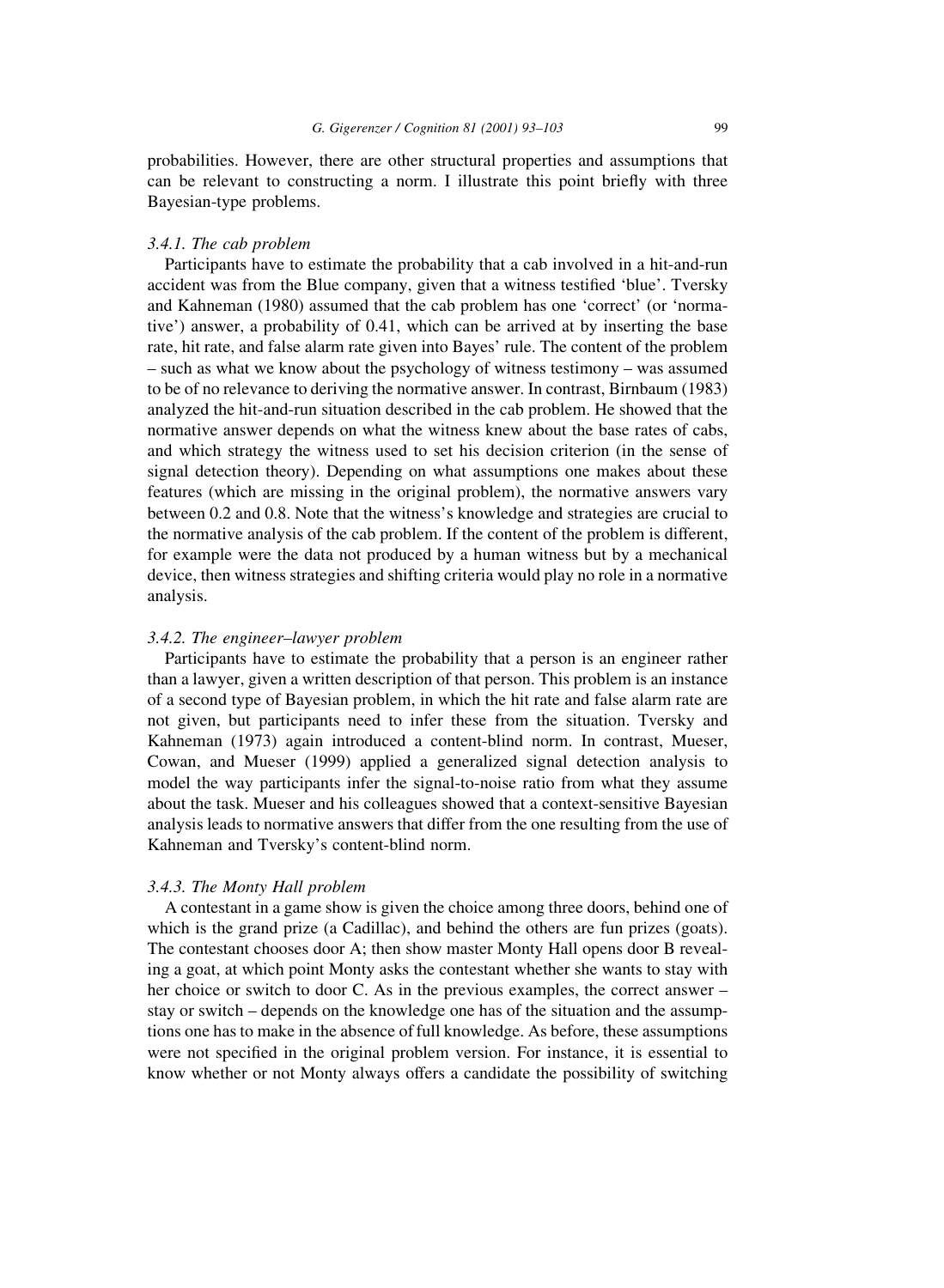doors. If he were to offer switching only when the candidate was standing in front of the winning door, the normative strategy would be not to switch. (Monty Hall actually did not always offer the candidates the possibility of switching, and it is unclear when he chose to do so.) A Bayesian analysis can result in both recommen $dations - stay$  or switch  $-\text{dependent on this and other structural features of the}$ situation (Friedman, 1998).

#### 4. Conflicting statistical norms

Each of the three major interpretations of probability - degrees of belief, propensities, and frequencies – has its characteristic virtues and vices. There is no winner. And each of the tools designed for inductive inference  $-\overline{}$  Fisher's significance testing, the Neyman–Pearson hypothesis testing, and Bayesian theory, to name only a few ± has its virtues and its vices. Statistical theories do not simply diverge in the third decimal place, but in the very questions they ask (Gigerenzer et al., 1989).<sup>3</sup>

I have pointed out that frequentism, among other things, does not support the idea that every statement about a single event must follow the laws of probability. As a defense  $-$  or as a distraction  $-$  proponents of the heuristics-and-biases program attributed tough-minded frequentism and `normative agnosticism' to me (e.g. Kahneman & Tversky, 1996, p. 586). These attributions contradict one another and both are nonsense. Vranas (2000), who is otherwise careful, follows suit and tentatively suggests that some of my writings ªmay give the impressionº that I would endorse the proposition that "frequentism is true". Not surprisingly, Vranas could not find any statements supporting this in my writings; what he does cite are two facts about the history and the current spread of the frequency interpretation. Similarly, despite Vranas' realization that my normative standards may be higher than those in the heuristics-and-biases program, he still seems to take Kahneman and Tversky's attribution to me of `normative agnosticism' seriously. But the choice is not between content-blind norms and no norms. There are good norms, too.

## 5. Conflicting content-blind norms

An unnoticed but notable consequence of the use of content-blind norms is that they can lead to conflicting norms. That is, the norm in one problem is the fallacy in the next. How can this happen? Remember, in the heuristics-and-biases program one creates a reasoning problem by starting with a rule of logic or probability  $-$  such as regression towards the mean – and adds content, but does not analyze that content to determine the normative answer. Thus, when one starts with a different rule  $-$  say,

<sup>&</sup>lt;sup>3</sup> A recent example of where Fisherian and Bayesian views lead to opposite conclusions is the debate about how the size of a DNA database influences the confidence of whether the person whose DNA matched the sample is actually the source of the DNA trace found on the victim. A Fisherian perspective leads to the conclusion that the larger the database through which the search was conducted, the smaller the confidence, whereas a Bayesian perspective suggests the opposite result (see Redmayne, 1998).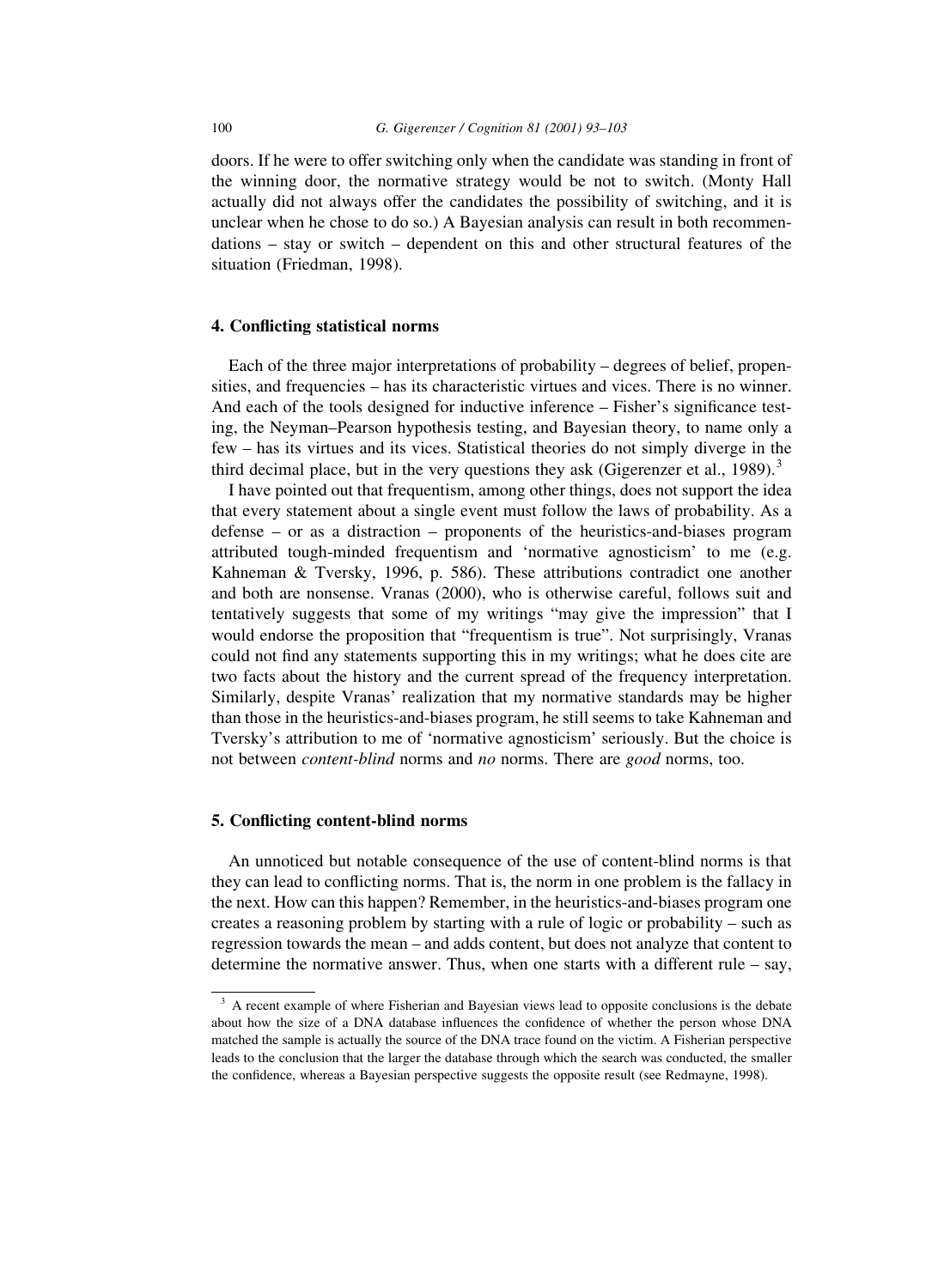$calation - to create a second reasoning problem, and then adds content that, again,$ is not analyzed for its normative relevance, it can happen that the first norm is relevant to the second problem, contradicting this problem's content-blind norm. Within this program, however, this norm conflict is hard to recognize. Here are some examples.

#### 5.1. Regression towards the mean

In situations of uncertainty (e.g. partial ignorance or unpredictability), judgments and other variables exhibit regression towards the mean. If a person does not expect events to regress – to use an example reported by Kahneman, that an inexperienced pilot's first great landing will likely be followed by a more mediocre performance – this is called a reasoning fallacy. Consider now a different part of the heuristics-andbiases program. Perfect calibration and zero-overconfidence have been imposed as norms in research on confidence in general knowledge. This knowledge, however, involves partial ignorance. Thus, an analysis of the situation would reveal that perfect calibration conflicts with another norm, regression towards the mean. Years of attributing miscalibration and overconfidence bias to people passed before it was pointed out that these so-called fallacies can be a direct consequence of regression towards the mean (e.g. Erev, Wallsten, & Budescu, 1994; Juslin et al., 2000). Thus, in one body of research judgments in accordance with regression are considered normative, whereas in another body they are considered a fallacy.

## 5.2. Sample size

When one observes that the ratio of heads to tails is 7:3, one should be more confident that the coin is actually biased when the sample size is 100 rather than 10. Disregarding sample size has been called a reasoning fallacy in one group of studies on what has been labeled the law of small numbers (see Sedlmeier  $\&$  Gigerenzer, 1997). Compare this with a different body of research, which starts with Bayes' rule as a norm. Note that the simple form of Bayes' rule used in the heuristics-and-biases research disregards the advantages of beta distributions, which reflect the reliability of base rates and likelihoods. A major determinant for this reliability is sample size. For instance, the sample size from which the base rate is calculated makes no difference to the normative computations using Bayes' rule in the heuristics-andbiases program. Thus, in one body of research attention to sample size is called normative, whereas in the other inattention to sample size is part of the norm.

## 5.3. Hypotheses testing

In one body of research on inductive inference from data to hypotheses, Bayes' rule is said to be the norm. In a related body of research (inspired by Neyman-Pearson theory), the norm is that data should always be compared to at least two hypotheses, not just to one (e.g. McKenzie, 1998). When participants do not follow Bayes' rule, a reasoning fallacy is diagnosed, such as the base rate fallacy. When participants do not consider an alternative hypothesis, another reasoning fallacy is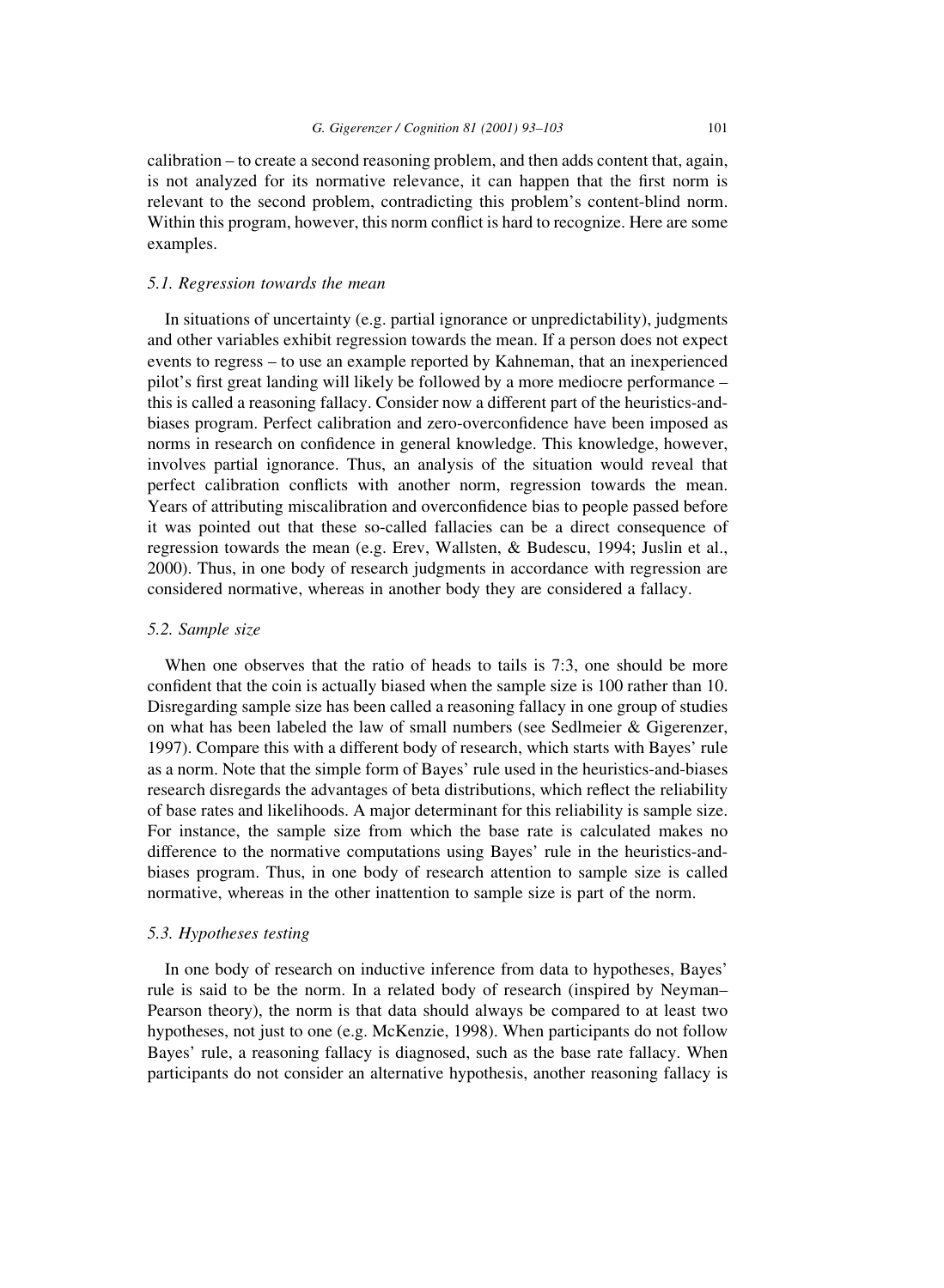diagnosed, such as confirmation bias. Now compare these two norms with how researchers themselves make inductive inferences from data to hypothesis, such as when testing the hypothesis that participants reason according to Bayes' rule or pay attention to alternative hypotheses. Researchers routinely use significance testing, not Bayes' rule or Neyman-Pearson hypotheses testing. In significance testing, one always ignores base rates and computes the likelihood of the data against only one hypothesis (the null hypothesis). Thus, many researchers' norm of hypotheses testing contains the fallacies they diagnose in their experimental participants.

You may call this a double standard. Most striking to me, however, is that most of my colleagues to whom I pointed this out were not aware of their double standard. And after they did become aware of it, most did not change their behavior. Norms, one said, tell you what you are required to do; you don't think about them.<sup>4</sup>

There is a positive lesson to be learned from these examples. We need to start teaching the next generation of researchers how to think about norms. Normative thinking involves the exercise of thought, not the imposition of content-blind norms. It can have the charm and challenge of detective work: ascertaining the facts of a situation, making assumptions about what one does not know, and then deriving the consequences.

#### 6. Afterthought

Let me end on a more general note. The problems Vranas and I have debated are word problems. Their solutions are based on the assumption that all relevant information is already on the table and is completely believable and reliable. Norms in the real world, however, need to be designed for complex situations where information must be searched for and is often unreliable, where time is money, and where deadlines approach rapidly. Here, sound normative thinking leads us into the world of bounded rationality, of fast and frugal heuristics, satisficing, and other robust strategies that can do surprisingly well when used in the appropriate situation (Gigerenzer, 2000; Gigerenzer, Todd, & the ABC Research Group, 1999). These strategies do not follow the classical norms, such as maximization, but rather psychological principles like recognition and limited search. This work shows, even more than the textbook problems we have discussed, that psychology is indispensable to good thinking.

#### References

Birnbaum, M. H. (1983). Base rates in Bayesian inference: signal detection analysis of the cab problem. American Journal of Psychology, 96, 85-94.

 $4$  This list of conflicting norms can be extended to research on deductive thinking. For instance, many researchers studying the Wason selection task have taken for granted that the laws of the material conditional would specify the normative answer to the selection task, independent of its content. However, Oaksford and Chater (1994) showed that a Bayesian analysis can favor answers as normative that have been called fallacies for decades.